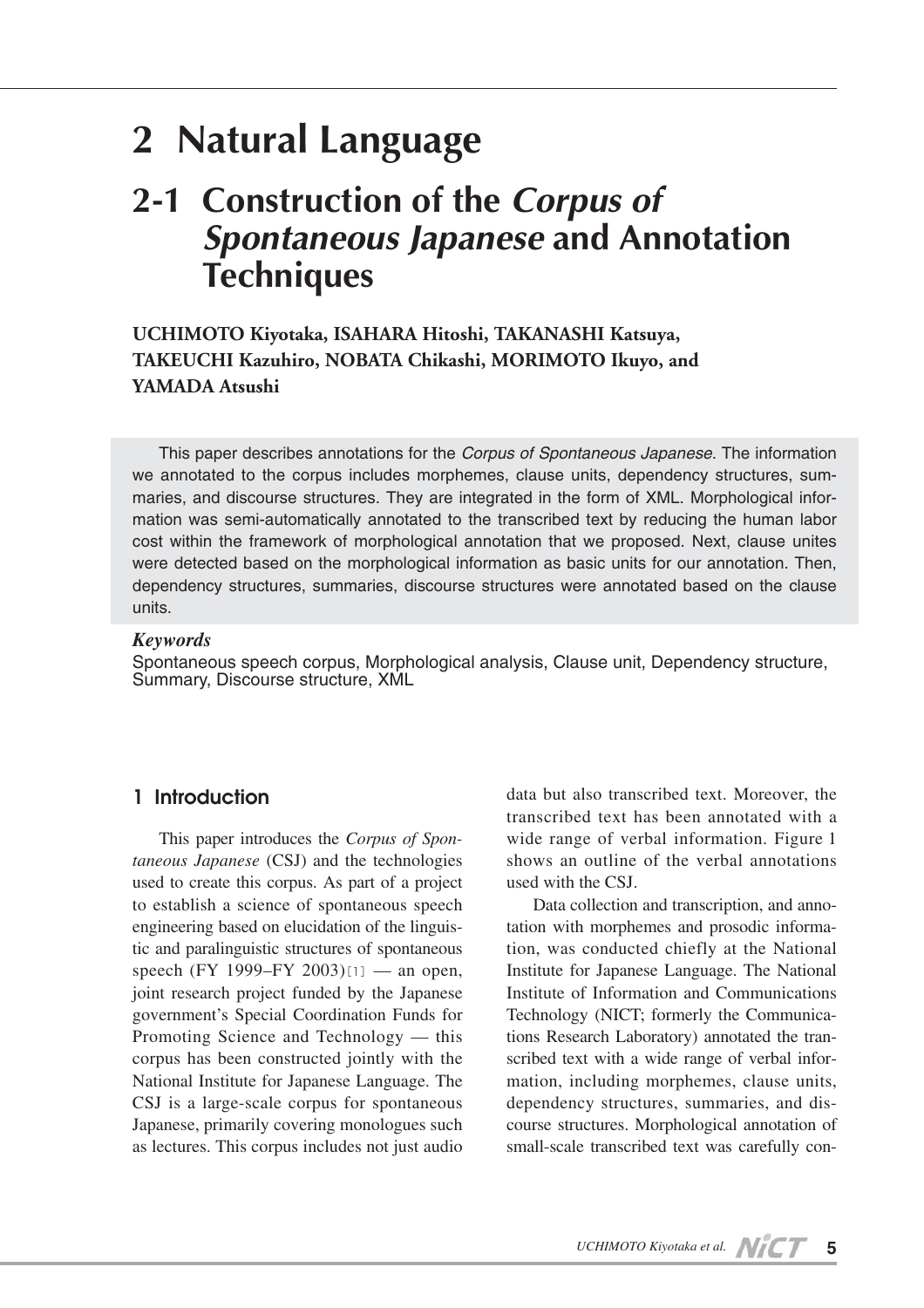

ducted by hand at the National Institute for Japanese Language. NICT then "trained" a morphological analysis system using all of the foregoing results as training data, and this system was used for morphological annotation of the remaining transcribed text[2]. This morphological annotation is described in greater detail in section **2**. Next, we identified clause units as the basic units for annotation, based on the morphological annotations[3]. This identification of clause units is described in section **3**. We then proceeded with annotation of dependency structures[4], preparation of summary data[5], and annotation of discourse structures[6] for these clauses. Section **4** describes dependency structural annotation, section **5** summary data, and section **6** discourse-structure analysis. In addition, section **7** provides an outline of a structure enabling the use of XML to integrate, describe, and store this data[7].

## **2 Morphological annotation**

The transcribed text is annotated with two types of morphemes, as defined by the National Institute for Japanese Language: those in short units and those in long units. Those in short units are referred to as "**short words**", defined similarly to the headwords in an ordinary dictionary. Morphemes in long units are referred to as "**long words**", defined to include a broad range of compound words. These two units differ in length and as parts of speech, with long words defined to include short words. The publicly released corpus includes a total of approximately 7,520,000 short words. Since a long word is made up of one or more short words, the number of long words is approximately 20% smaller than this figure. About 1/8 of long and short words have been annotated with morpheme (morphological) information such as parts of speech, conjugation types, and conjugation forms, all by hand. The accuracy of the morphological information for this approximately 1/8 amount has been estimated at approximately 99.9%, using random sampling. Morphological annotation for the remaining approximately 7/8 was conducted semi-automatically.

In this paper, we refer to the entire process of morphological analysis and maintenance of the corpus as "**morphological annotation**". Figure 2 shows a graphical representation of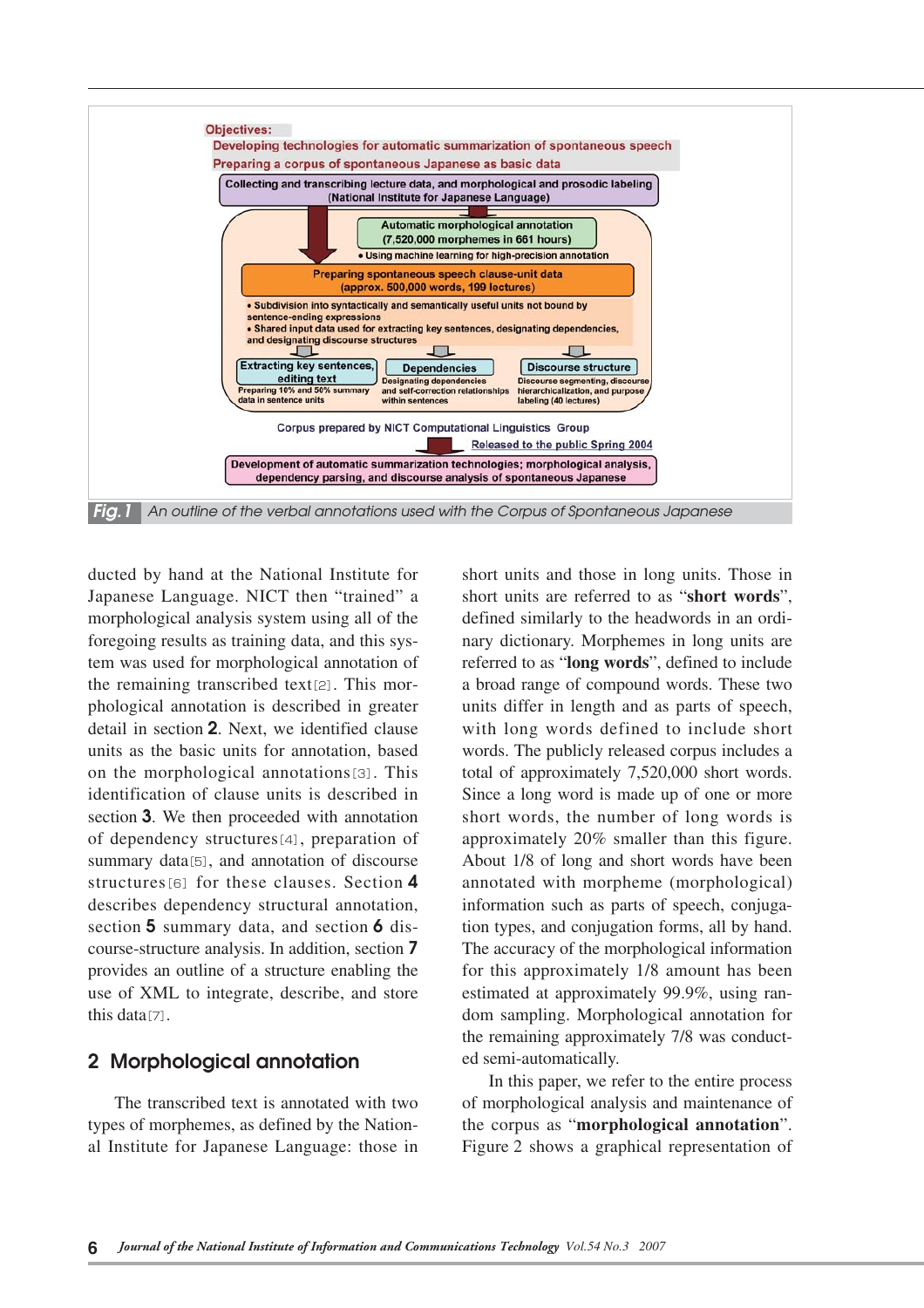

this framework. The goal of this framework is to improve the precision of morphological information for the entire corpus while minimizing labor costs for the case in which an annotated corpus, a raw corpus subject to analysis, and a morphological analyzer are available. During preparation of the corpus, we adopted a morphological analyzer using methods based on a corpus that is robust with respect to changes in corpus definitions, since structures and definitions change frequently. The biggest stumbling block in ordinary morphological analysis is the presence of unknown words — that is, morphemes not included either in dictionaries or in the training corpus. Two primary means of responding to this problem have been employed to date. One method involves automatically collecting unknown words and registering them in a dictionary; the other method entails the preparation of a model enabling analysis even of unknown words. We have proposed a method of morphological analysis that exploits the benefits of both of these responses, based on a maximum entropy model[8]. Since a model using this method could in principle estimate as a probability value the possibility that any given text string is a morpheme, it is highly likely that such a model could solve the problem of unknown words. For this reason, we employed this model in morphological analysis of the CSJ as well. Moreover, in this project we treated phenomena characteristic of spontaneous speech as described below.

#### **• Presence of fillers and disfluencies**

Fillers and disfluencies, which are phenomena characteristic of spontaneous speech, are difficult to identify because they could appear in any position. Since in the CSJ fillers and disfluencies are tagged by hand, we removed them before morphological analysis and then reinserted them later.

#### **• Pronunciation forms**

As one type of morpheme-related data, information on the pronunciation forms actually uttered is vital to preparing a linguistic model for speech recognition. However, it would not be practical to supplement information on these pronunciation forms using dictionary data. For this reason, we annotated actual pronunciation forms corresponding to the pronunciation-form field in the CSJ transcribed text and the results of morphological analysis.

As described below, the morphological annotation framework consists of preparing an annotated corpus, preparing a raw corpus subject to analysis, and expanding the annotated corpus. With the CSJ, within this framework we checked by hand approximately 2% of the detection and registration of unknown words and approximately 1% of active sampling. As a result, for the approximately 7/8 of the corpus not morphologically annotated by hand, the final precision level of automatic analysis for short words and long words, expressed in F-score, has been estimated at roughly 98.2% and 96.5%, respectively.

#### **• Enhancement of the linguistic resources**

When using a corpus-based analysis system, if the corpus includes a large number of errors there is a general tendency for accuracy to decline due to overfitting to the errors. To avoid this situation, errors in the training corpus need to be detected and corrected. With the CSJ, we corrected by hand errors detected using the following method. First, we conducted morphological annotation of the training corpus by hand, trained a model for morphological analysis, and then calculated using the model the probability of each difference arising between the results of analysis and the training corpus; we then replaced the relevant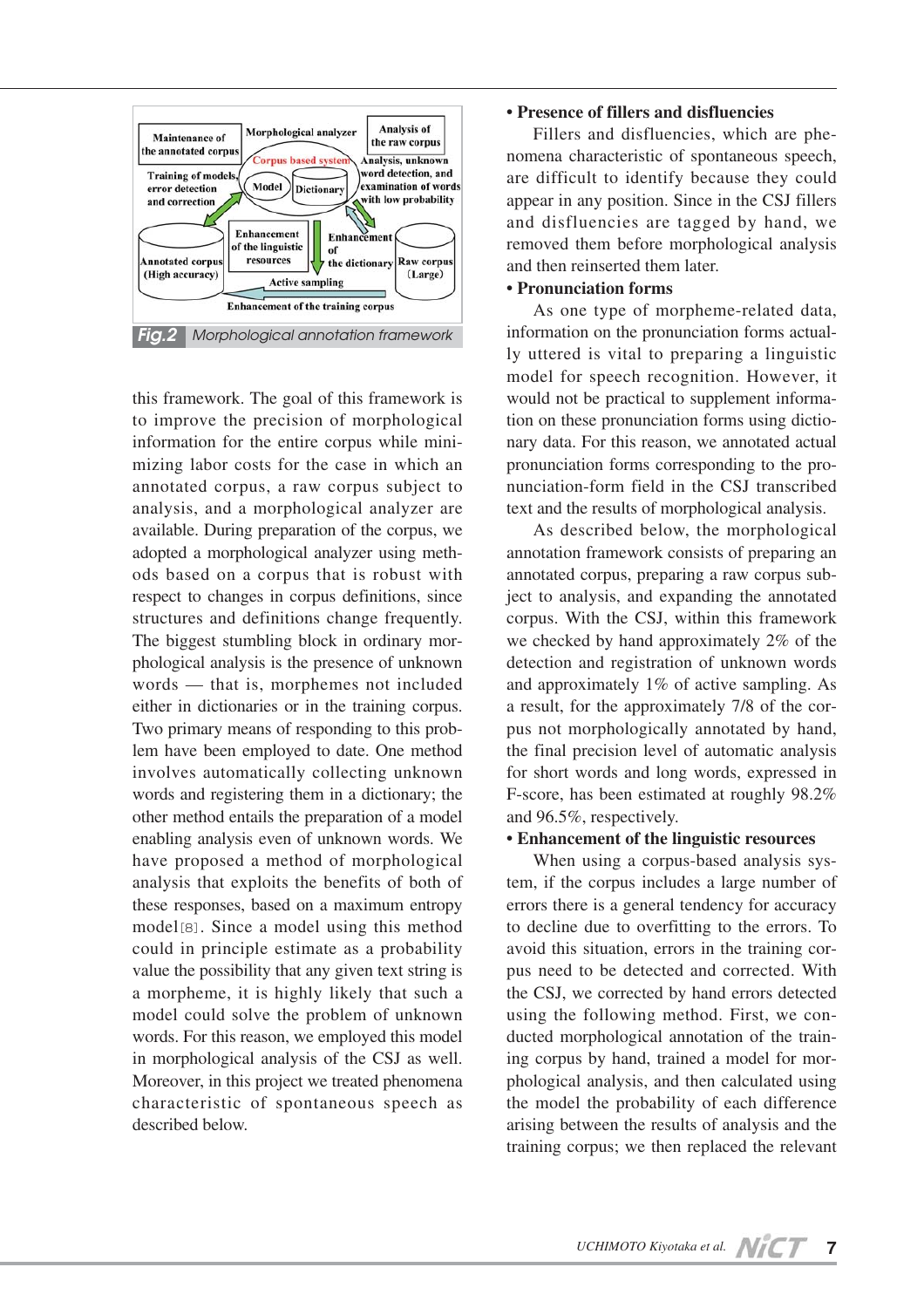portions of the training corpus with the corresponding portions of the results of analysis.

## **• Analysis of the raw corpus**

If the raw corpus subject to analysis includes unknown words — that is, words that do not appear in the dictionary or in the training corpus — the likelihood that errors arising at left and right context of the unknown words. In many cases, the number of errors increases by more than the number of unknown words. In such a case, the precision of the corpus overall is increased by detecting and registering in the dictionary the unknown words in the corpus subject to analysis and, furthermore, by checking for low-probability words by hand[9]. If the corpus contains both types of morphemes long and short units — then (to the extent long units are formed of short units) extracting unknown words from the shortest units and checking low-probability words will increase the precision of the long units[9].

#### **• Enhancement of the linguistic resources**

In general, a corpus-based model of a morphological analyzer will often require a large training corpus. However, in many cases simply increasing the size of the training corpus leads only to slight improvements in precision relative to the increase in size. This is because models for morphological analysis usually learn the connections between adjacent words, so if the added data is already connected in a way that is easy for the model to estimate, increasing the corpus in this manner will have practically no effect. For this reason, the training corpus needs to be expanded by extracting from a large-scale corpus subject to analysis beneficial data, including numerous sequences of words that are difficult for the model to analyze. Ultimately the aim is to ensure that precision will be improved substantially with the smallest possible additions. Accordingly, in this project we reduced labor costs by expanding the training corpus through active sampling<sup>[10]</sup>.

## **3 Clause boundary detection**

In past studies of written language, sen-

tences were used as units subject to annotation. However, when studying spontaneous speech, sentences are not necessarily clearly defined units. For the CSJ, using sentences as units presents a number of problems, including the following:

- While with written language the writer him or herself uses periods to decide where to separate sentences, such information is not available in speech.
- A monologue is characterized by an individual speaking continuously; in terms of grammar, the speaker will not necessarily use sentence-ending forms frequently. Extremely long sentences may result.
- In spontaneous speech, sometimes it is difficult to determine the scope of a sentence due to factors such as self-correction, rephrasing, and stops; moreover, speech may sometimes consist only of fragments of words and sentences.

In light of the foregoing, we must be able to employ some method to detect syntactic and semantic units corresponding to sentences in written language that will address these problems. Our response to this problem was to employ the clause as a unit, instead of the sentence.

In the Japanese language, it is possible to detect a wide range of clause boundaries automatically, based solely on limited morphological information such as predicate conjugation and conjunctions. By revising the CBAP tool for automatic detection of clause boundaries[11], we prepared a set of rules called CBAP-csj for automatic detection of CSJ clause boundaries. CBAP-csj reads from one to three words before and after a morpheme, detects any clause-boundary types included in these words, and inserts labels corresponding to these types. The morphological information annotated in CSJ is expressed in the following four descriptions: "appearance", "part of speech", "conjugation type", and "conjugation form". These rules are written as regular expressions using pattern matching: when a morpheme string corresponding to a registered clause pattern is discovered, a label is then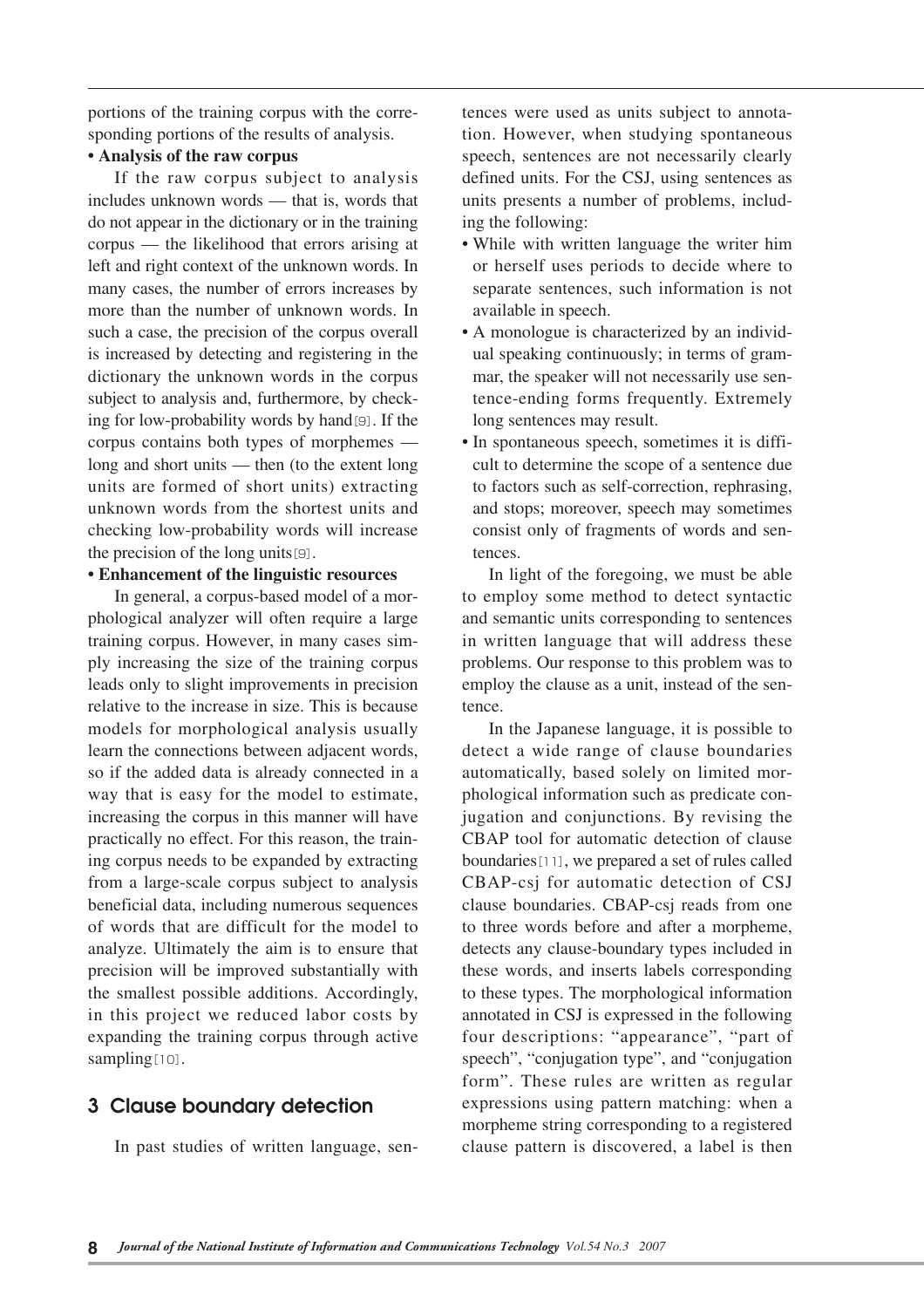inserted immediately following the string. This clause-boundary detection uses clauseboundary labels grouped into three categories: absolute boundaries ([ ]), strong boundaries  $(1/)$ , and weak boundaries  $(<)$ , depending on the size of the break immediately following the clause. An absolute boundary corresponds to an expression at the end of a sentence that is clearly defined formally. Although a strong boundary is not a sentence ending, it is nevertheless a clause boundary that can be considered a major break in speech. Although a weak boundary is a clause boundary, it is one that is not an ordinary break in speech. Furthermore, default units consisting of one or more clauses were each detected automatically using absolute boundaries and strong boundaries only as default boundaries of speech. These two types of clause boundaries serve as major breaks in speech. Since syntactic and semantic groupings have been prepared, these boundaries of units prove beneficial in a wide range of analysis and processing techniques. In theory, these categories group subordinate clauses into multiple classes based on differences in clause-boundary forms. The categories have been corrected through experiential knowledge, based on Minami[12] categories, which are associated with degrees of syntactic and semantic independence. Using these categories, it is possible to estimate (to some degree) grammatical behaviors that differ by clause type (such as sharing of subjects and cases and differences in scope of modalities). As result, it is possible to avoid the generation of default units that are not independent syntactically and semantically.

Since CBAP-csj detects boundaries in reference only to limited morpheme strings, it cannot detect special clause boundaries such as noun clauses. Nor can it handle characteristic phenomena of spontaneous speech (such as slips of the tongue and utterance stops), nor problems arising in relation to discourse structure. In order to detect units that are appropriate both syntactically and semantically, default units must be corrected by hand, with reference to actual speech data. To this end, we defined the following three types of tasks and used these tasks to effect these corrections. Some 40 types have been defined as standard for tasks conducted by hand.

- Connecting two or more default units with  $``+"$
- Splitting default units using "-"
- Enclosing elements in "( )", "{ }", and " $\ll$  >>", indicating insertion, citation, and inversion, respectively

## **4 Dependency structure annotation**

In this project, we annotated the CSJ as well with syntactic-construction information, in order to respond to a wide range of research and development needs. Since the corpus covers the Japanese language, we employed the dependency structure between clauses as a syntactic construction. In Japanese, word order is relatively flexible, making it difficult in many cases to identify dependency relations between clauses. However, in order to understand the meaning of a sentence it is very important to identify dependency relations. For this reason, in processing Japanese the dependency structure between clauses is often employed as a syntactic construction, with particular attention paid to information for which identification is difficult but nevertheless important. A typical tagged text corpus available to us, the Kyoto University Corpus[13], which is used for a wide range of processing such as machine translation, information extraction, summarization, and questions and answers, employs such a structure.

In principle, the dependency structure between clauses in the CSJ complies with the standards of the Kyoto University Corpus. However, phenomena often differ between text and speech, so that these standards alone cannot cover all cases. For this reason, we established the following new standards for phenomena characteristic to speech.

#### **• Utterance stops**

Although in principle these stops are eliminated through the process of identifying clause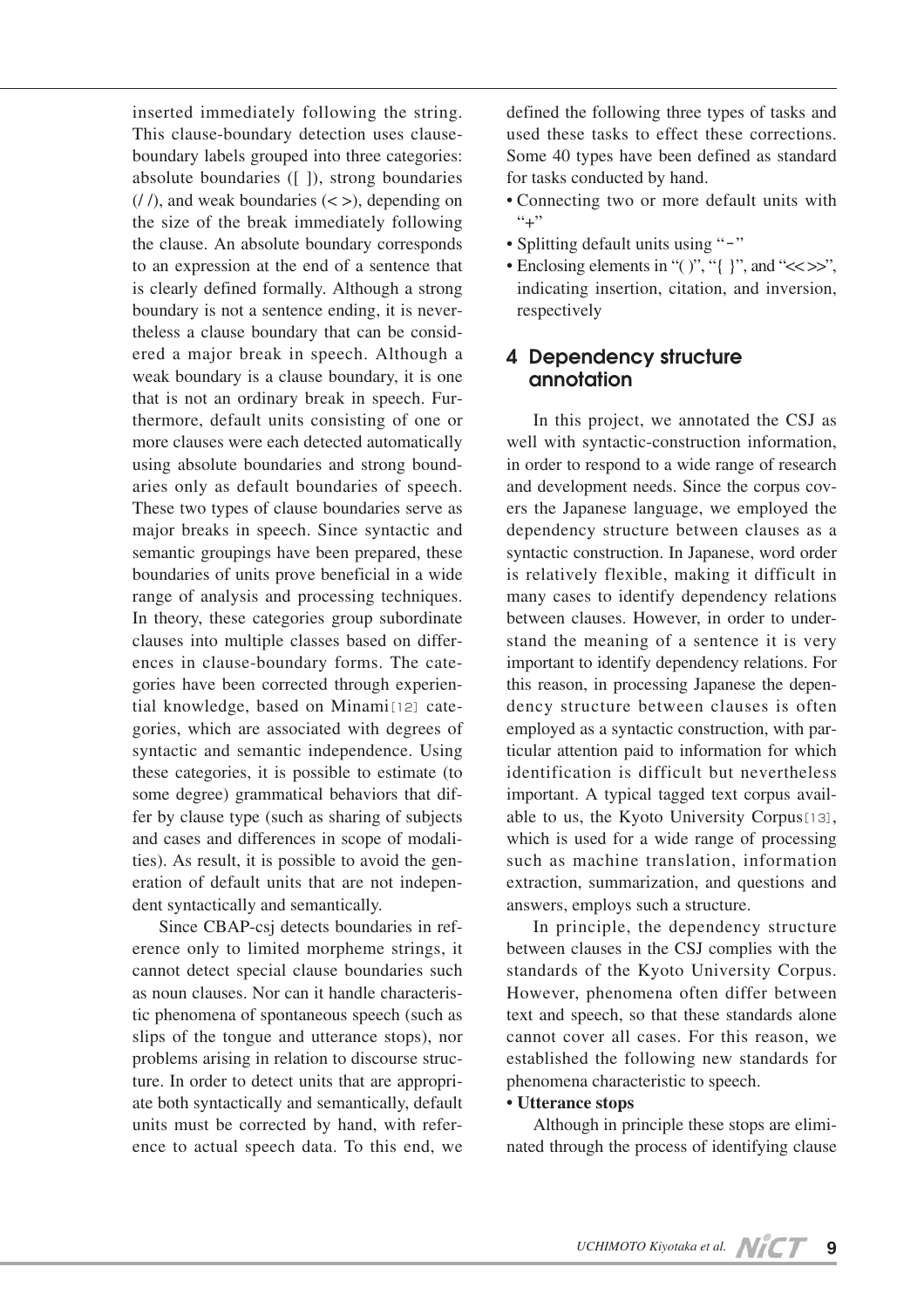boundaries, in certain cases — with dependencies that cross over utterance stops, for example — these are not eliminated. In such cases, utterance stops are not considered to have attached phrases.

**ex)** "卵(egg)" is an utterance stop, and it has no modifiee.



#### **• Self-correction, rephrasing**

We established a new standard for handling self-correction and rephrasing within a clause unit. Although there are many different conceivable types of self-correction and rephrasing as well, for the CSJ dependency structure we focused on identifying the general scopes of self-correction and rephrasing without categorizing types in detail. All of them were labeled with D.

**ex)** "山田(Yamada)" is corrected as "山田さ  $\lambda$ (Mr.Yamada)" by the speaker.



#### **• Inserted clauses**

Dependencies are enclosed within inserted clauses. Inserted clauses are identified in the process of detecting clause boundaries.

**ex)** "父から聞いた話なんですけど (which is a story that I heard from my father)" is an inserted clause.



#### **• Inversion**

This refers to a dependency that flows from right to left.

**ex)** "これは (it)" is an inversion.

| 私は ―      |               |
|-----------|---------------|
| 耐えられないんです | (can't stand) |
| これは       | (it)          |

#### **• Distortion**

Changes in speech plans frequently lead to unnatural syntactic constructions. In principle, such cases are handled by assuming no attached phrase exists. Also, in some cases such as when a major break is located immediately following the expression of a subject — a clause boundary may be detected, resulting in the identification of a separate unit.

**ex)** The sentence is distorted after "目標は

| $(goal)$ ". |                      |
|-------------|----------------------|
| 次の          | (new)                |
| 目標は         | (goal)               |
| マラソンで一      | (marathon)           |
| 優勝したいと一     | $(to$ win $)$        |
| 思います        | $(I \; \text{hope})$ |
|             |                      |

The actual annotation process was conducted by hand, using this tool. We used the following structure: two persons annotated each lecture, and one checker inspected the annotation. The subject was comprised of 199 lectures with clause units identified, with conversations and rereading not covered.

## **5 Preparation of various types of summary data**

Traditionally, automatic summarization using computers has been based on extraction of key sentences or key passages. In other words, a summary often is seen as a collection of extracted key passages. Against this background, in this project as well we prepared key-sentence selection data summarizing conversations in the CSJ. However, with a view to contributing to the future development of natural-language processing technology, we also prepared summary data using methods other than selection of key sentences. Specifically, we prepared the following three types of summary data. This data is provided for the 199 lectures with clause units identified.

#### **• key-sentence selection data**

We prepared key-sentence selection data for each lecture by selecting key sentences with summarization rates of 50% and 10%. As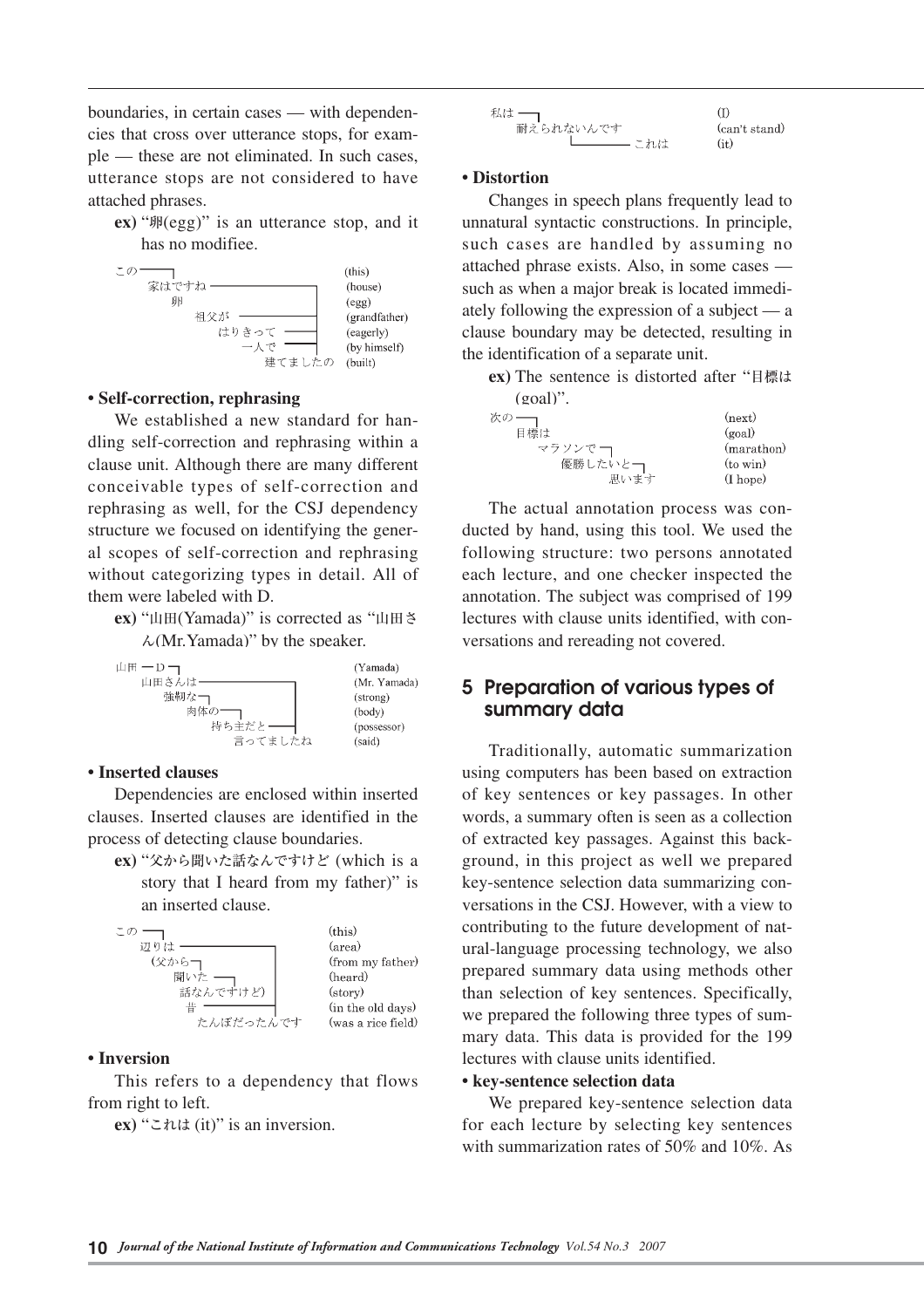used here, a designated summarization rate of, for example, 10% refers to selection by the operator of units corresponding to only 10% of the character count of the transcribed text assigned to him or her. In selecting key sentences, the units used were clauses using the clause-boundary information described in the preceding section. First of all, key sentences with summarization rates of 50% were selected and then, from these, key sentences with summarization rates of 10% relative to the original lecture were selected.

#### **• Free-summary data**

In addition to key-sentence selection data, we also prepared, from the transcribed text, free-summary data summarizing the lectures in the form of directly written text. For free-summary data as well, we prepared two types of data for each conversation: one with a summarization rate of 50% and one with a summarization rate of 10%. In preparing data with a summarization rate of 50%, we restricted the editing task, preparing summaries only through extraction of key sections and changing expressions within each section. Although in principle data with a summarization rate of 10% was prepared chiefly through tasks similar to those used for the data with a summarization rate of 50%, when we were unable to include through this means sufficient content as needed we permitted rewriting using free expression and replacement of sections.

## **• Text-editing data**

Text-editing data differs from free-summary data in that it is data in which brief summaries have been prepared by having operators rewrite key sentences in key-sentence selection data using specific operations only. In other words, this can be seen as an intermediate topic that fills the gap with existing keysentence selection methods after considering issues related to automatic generation of free summaries by computers.

In principle, operations that can be applied to data in which operators have selected key sentences include the deletion of words and clauses. Insertion of new words and expressions not present in the transcribed text is limited to cases in which the text would be grammatically incorrect without such insertion. Rewriting key-sentence selection data through operations such as this is intended primarily to prepare more concise summaries by eliminating redundancy, while also maintaining ease of reading as a summary of key-sentence selection data.

## **6 Discourse-structure analysis**

This section introduces discourse-structure tags annotated to the CSJ and related annotation methods. Discourse-structure tag annotation used in this project is based on Grosz and Sidner's theory (GS)[14]. GS states that a speaker's intentions and purposes are reflected in the surface language structure of discourse. According to GS, a speaker's intentions and purposes concern the following:

- Why is the operation of discourse (rather than some other behavior) being attempted?
- Why is the content of this discourse (rather than some other content) being communicated?

Furthermore, we believe that an entire conversation has more than one purpose. Each of the multiple conversation segments making up a conversation has its own purpose ("conversation purpose" hereinafter) that could serve as part of the purpose of the entire conversation.

A number of previous studies use GS as a conversation model. From such studies, we focused on the manual (IAD) of Nakatani et al.[15], which assigned discourse-structure tags to actual data. Next, we decided to assign discourse structures to CSJ conversations by expanding the IAD through sorting the issues that arise in applying the IAD to CSJ conversations. The IAD categorizes discourse-structure tagging into three tasks: (1) identifying segment boundaries, (2) identifying the ranks between segments, and (3) describing conversation segment purposes. However, since it was not clearly stated as a result of preliminary conversation tagging of the IAD in which order upper-level tasks should be conducted in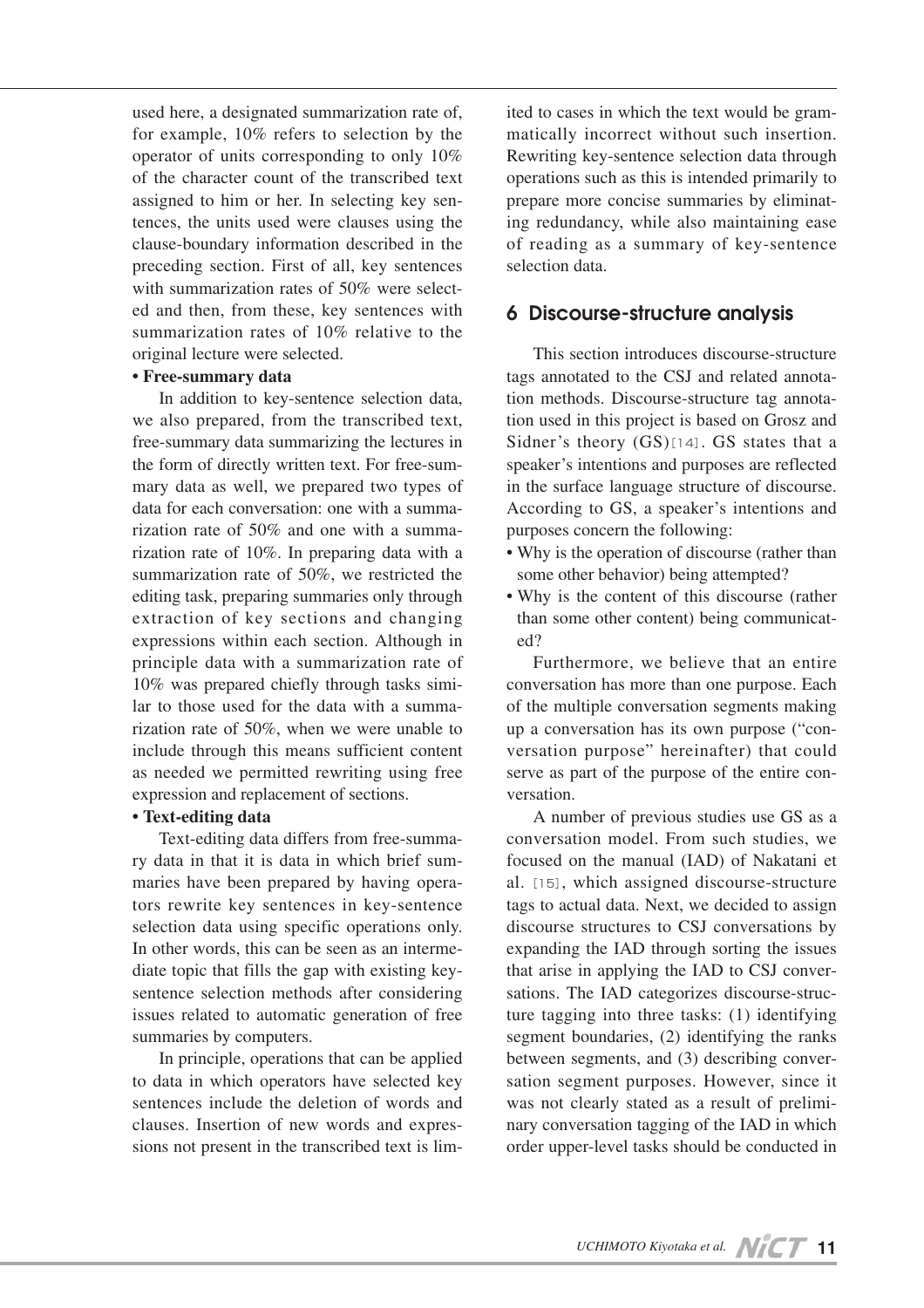the IAD, it was clear that it would be easy for disparities in tagging results to arise between operators, due to mixing of tasks. For example, operators tried to identify segment boundaries and segment ranks simultaneously.

We addressed this issue by separating the task of identifying conversation segments into the following two tasks:

- Task 1) Separating a single conversation into conversation segments with no hierarchy, like a chapter in a novel. This task was conducted while listening to speech, with a single conversation analyzed by multiple operators. Conversation segments identified consistently by multiple operators are referred to as sections.
- Task 2) Compiling together clauses identified through clause identification, to discover patterns of connection between clauses with consistent content. Conversation segments identified through this task are referred to as episodes.

In this way we separated, at a task level, identification of conversation segment layers that subdivide the entire conversation in general terms and identification of those that achieve semantic combinations at the clause level. As a result, we identified only a very small number of episodes crossing section boundaries. Also, to maintain consistency between the results of these two tasks, we described the conversation purposes in Task 2 and defined section conversation purposes based on these. As a result, in the open data a single conversation consists of multiple sections, with each section including one or more episodes.

## **7 Using XML for integration of annotation**

The wide range of information annotated to the CSJ was integrated, described, and stored using XML. For this purpose, we first created XML data for the information on clauses, dependencies, clause boundaries, key sentences, and discourse structures with which the transcribed text was annotated and described mutual relationships between these elements. Next, we integrated this information with phonological annotation information used separately for annotation by the National Institute for Japanese Language. For linguistic information, we expressed the lectures in a hierarchical structure consisting of clause units and clauses and annotated each clause unit with information on the conversation and key sentences and annotated each clause with dependency information. Combining this approach with a structure consisting of elements of basic transcription units separated by silent breaks of a certain length or longer, it is possible that the basic transcription units may intersect with clause units or clauses. For this reason, as a means of combining this data without losing information, we applied a method of annotating the leading short word of each relevant structural element with the clause unit and clause information, instead of expressing the clause units and clauses within their hierarchy. In restoring the hierarchical structure of clause units and clauses from a structure consisting of basic transcription units as structural elements, for all short words crossing the boundaries of basic transcription units we decided to collect short words having no attributes concerning clause units or concerning clauses that succeeded those with such attributes. Using XML made it possible to express in an efficient manner data logically belonging to different layers and mutually dependent data.

The XML data thus prepared was used in two forms: to study data within a single lecture and for cross-sectional study of multiple lectures. Data within a single lecture is easy to use and study by extracting information and constructions corresponding to the purpose of the original XML instance and converting it to a different format. Using XML-related techniques such as XSLT makes this conversion easy. A database system is required when studying multiple lectures. Under current conditions, three methods are available: using a native XML database to store the data as XML data, storing the data converted to an appropriate data structure for use in a relation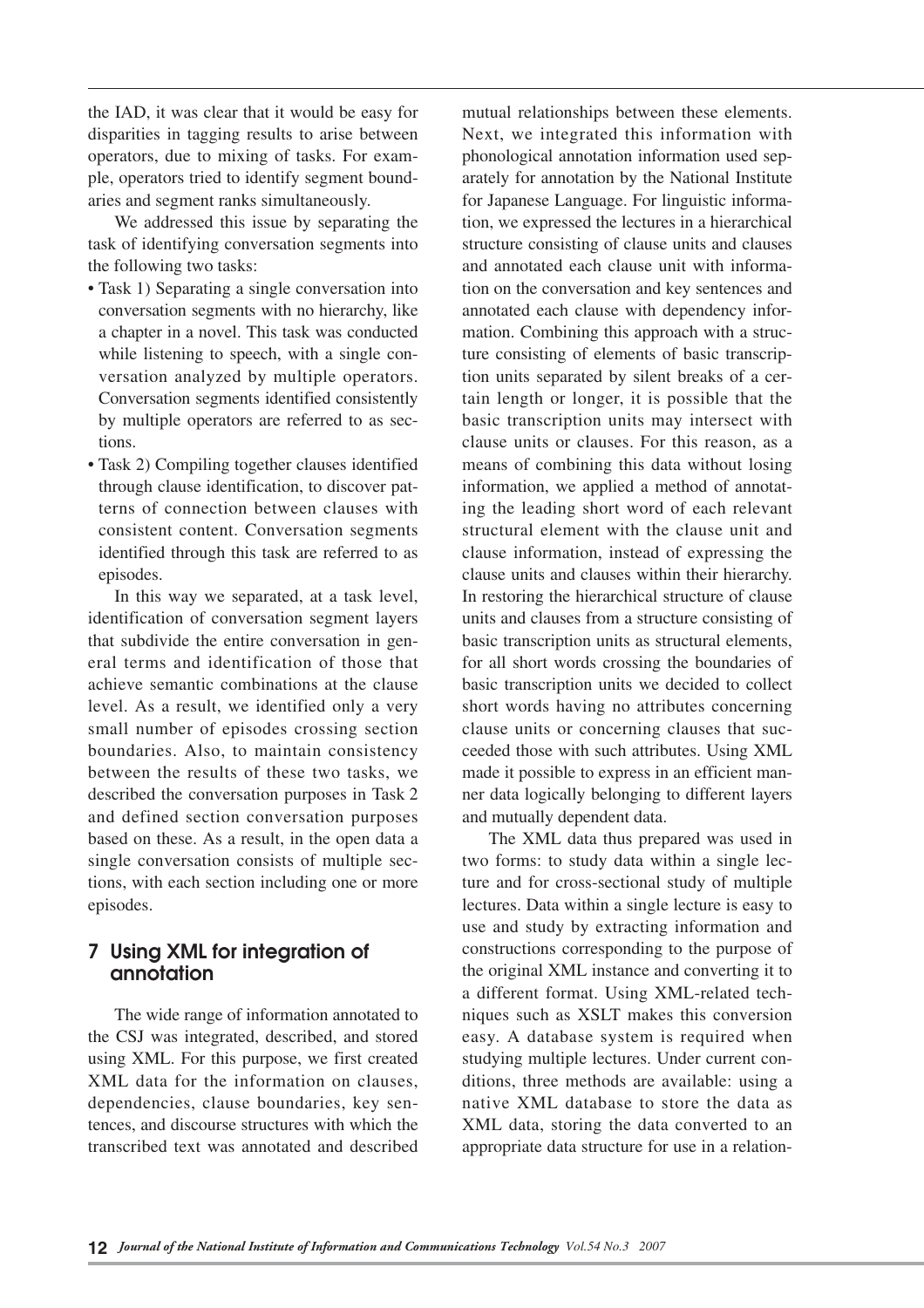al database, and using XML data on the front end and a relational database on the back end.

## **8 Conclusions**

In this paper, we summarized the annotation of the *Corpus of Spontaneous Japanese* (CSJ) by the National Institute of Information and Communications Technology (NICT; formerly the Communications Research Laboratory). Following completion of this project, we have continued research into speech annotation and analysis technologies such as enhancing the tools developed in connection with preparation of the CSJ, as well as improving the precision of natural-language processing such as detection of sentence boundaries, morphological analysis, and dependency analysis[16][17], using the information annotated to the CSJ in related studies.

## *References*

- 01 K. Maekawa, H. Koiso, S. Furui, and H. Isahara, "Spontaneous speech corpus of Japanese", Proceedings of the Second International Conference of Language Resources and Evaluation, 2, pp.947-952, 2000.
- 2 K. Uchimoto, K. Takaoka, C. Nobata, A. Yamada, S. Sekine, and H. Isahara, "Morphological Analysis of the Corpus of Spontaneous Japanese", IEEE Transactions on Speech and Audio Processing, Vol.12, No.4, pp.382-390, 2004.
- 03 K. Takanashi, T. Maruyama, K. Uchimoto, and H. Isahara, "Identification of "sentences" in spontaneous Japanese - Detection and modification of clause boundaries", in SSPR-2003.
- 04 K. Uchimoto, R. Hamabe, T. Maruyama, K. Takanashi, T. Kawahara, and H. Isahara, "Dependency-structure Annotation to Corpus of Spontaneous Japanese", In Proceedings of the Fifth International Conference on Language Resources and Evaluation (LREC 2006), pp.635-638, 2006.
- 05 C. Nobata, K. Uchimoto, K. Takanashi, and H. Isahara, "Development of Summary Data in the Corpus of Spontaneous Japanese", In Proceedings of the Third Spontaneous Speech Science and Technology Workshop, pp.99-104, 2004.
- 06 K. Takeuchi, K. Takanashi, I. Morimoto, H. Koiso, and H. Isahara, "Committee-based discourse purpose assignment: Discourse structure annotations of spontaneous Japanese monologue", in SSPR-2003.
- 7 A. Yamada, K. Takanashi, K. Uchimoto, K. Takeuchi, C. Nobata, I. Morimoto, and H. Isahara, "Annotation Integration for the Corpus of Spontaneous Japanese", In Proceedings of the Third Spontaneous Speech Science and Technology Workshop, pp.33-38, 2004.
- 8 K. Uchimoto, S. Sekine, and H. Isahara. "The Unknown Word Problem: a Morphological Analysis of Japanese Using Maximum Entropy Aided by a Dictionary", In Proceedings of the 2001 Conference on Empirical Methods in Natural Language Processing, pp.91-99, 2001.
- 09 K. Uchimoto, C. Nobata, A. Yamada, S. Sekine, and H. Isahara, "Morphological Analysis of a Large Spontaneous Speech Corpus in Japanese", ACL, pp.479-488, 2003.
- 10 K. Uchimoto and H. Isahara, "Morphological Annotation of a Large Spontaneous Speech Corpus in Japanese", IJCAI, pp.1731-1737, 2007.
- 11 T. Maruyama, H. Kashioka, T. Kumano, and H. Tanaka, "Development and evaluation of Japanese Clause Boundaries Annotation Program", Journal of Natural Language Processing, 11(3):39.68, 2004. (in Japanese)
- 12 F. Minami, "Gendai Nihongo no Kohzoh", Tokyo : Taishukan Shoten, 1974. (in Japanese)
- 13 S. Kurohashi and M. Nagao, "Building a Japanese Parsed Corpus while Improving the Parsing System", In Proceedings of the NLPRS, pp.451-456, 1997.